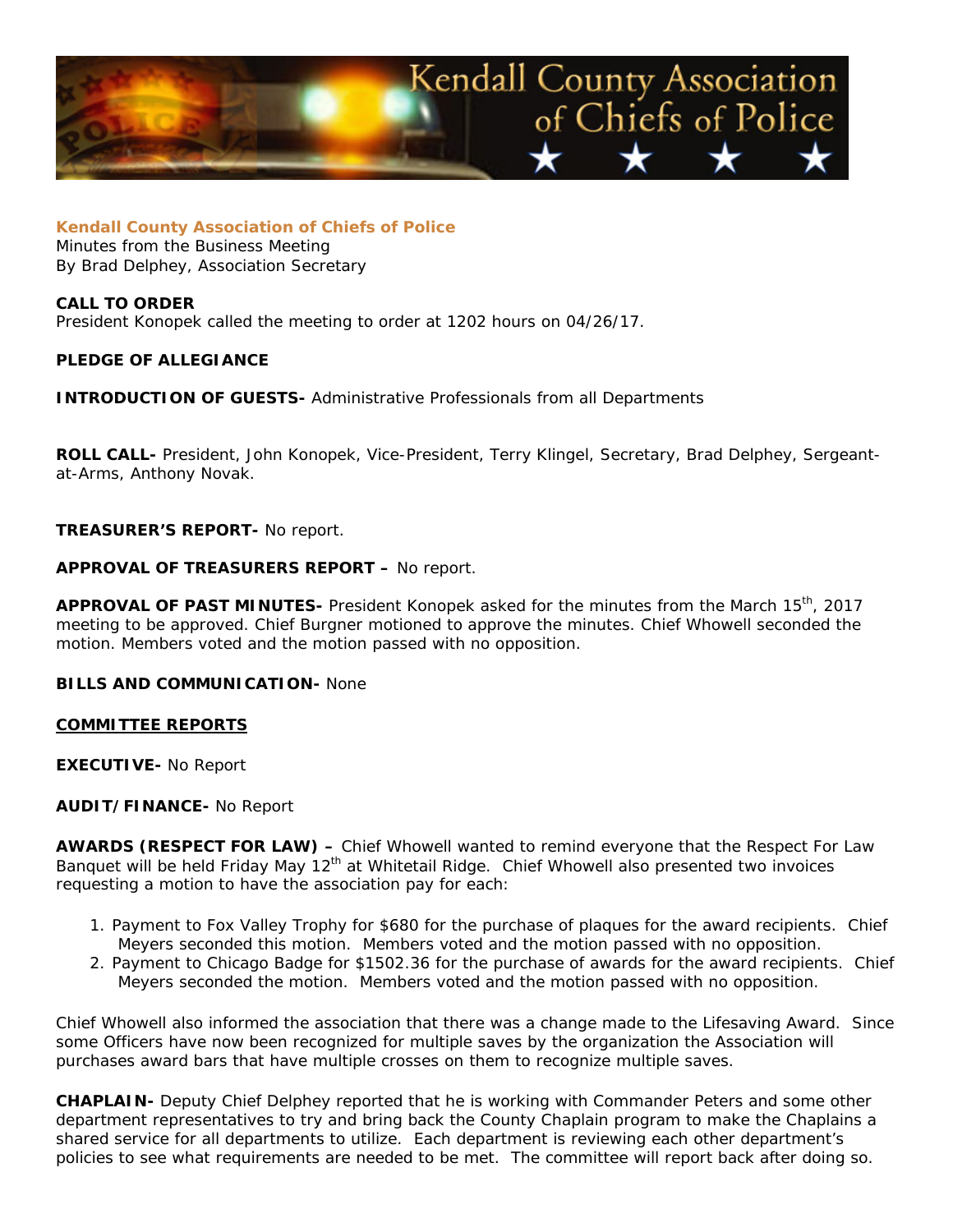**COMMUNICATIONS-** Deputy Chief Jensen reported that immediately after today's meeting department representatives will be meeting at Kencom to discuss the new CAD system; field based reporting and other options available with the new CAD system. Deputy Chief Jensen asked to have decision makers from each department at the meeting so that the additional options departments are interested in can be determined.

**EVENTS/SPECIAL OLYMPICS/INSTALLATION-** Chief Burgner reported that cop on Top will be coming up on Friday May 19<sup>th</sup>, 2017 and asked members to check with their department on their activities. The Association golf outing is still in the planning process but registration and sponsorship forms should be coming out soon.

**HISTORIAN-** No Report

**INTELLIGENCE-** No Report

**LAISON/ REGIONAL CHIEFS/IACP-** No report.

**CONSTITUTION/BY-LAWS & LEGISLATION –** No Report

**COURT LIAISON-** No Report

**PUBLICITY-** No Report

## **SPECIAL RESPONSE TEAM-** No Report

**MAJOR CRIMES TASK FORCE** – Chief Hart requested the Association to entertain a motion for \$7040.00 for the Major Crimes Task Force budget. Items of note in the conference are attending the Illinois Homicide Investigators Conference, Officer Involved Shooting Training and a laptop computer for the Cellebrite machine. Chief Burgner seconded the motion. Members voted and the motion passed with no opposition.

#### **MEMBERSHIP/NOMINATIONS-** No Report

**EMA-** No report.

**POLICE MEMORIAL-** Chief Burgner reminded the association that prior to the next regular meeting on May  $17<sup>th</sup>$  there will be a short ceremony at the Police Memorial. Chief Burger will get a flyer out prior to the event with information.

**STEERING-** No Report

**TRAINING-** No Report

YOUTH – Sergeant Bond reminded the Association that the Kendal Chief's scholarship applications are out and are due Friday April 28<sup>th</sup>.

**OLD BUSINESS-** No report.

**NEW BUSINESS**- Chief Burgner wanted to thank all of the agencies who assisted the Oswego Police Department during the shooting incident the previous day. Chief Burgner wanted to recognize and felt that the Kendall County Criminal Intelligence Team (CIT) reaffirmed the investment made in them. The CIT was able to identify some subjects that got away and used their direct contacts with Aurora Police SOG to grab up those people very quickly.

Deputy Chief Jensen also reported that Oswego Administrative Assistant Connie Jackson attended a webinar where she learned that the NIBRIS system is going to replace UCR for crime reporting in the